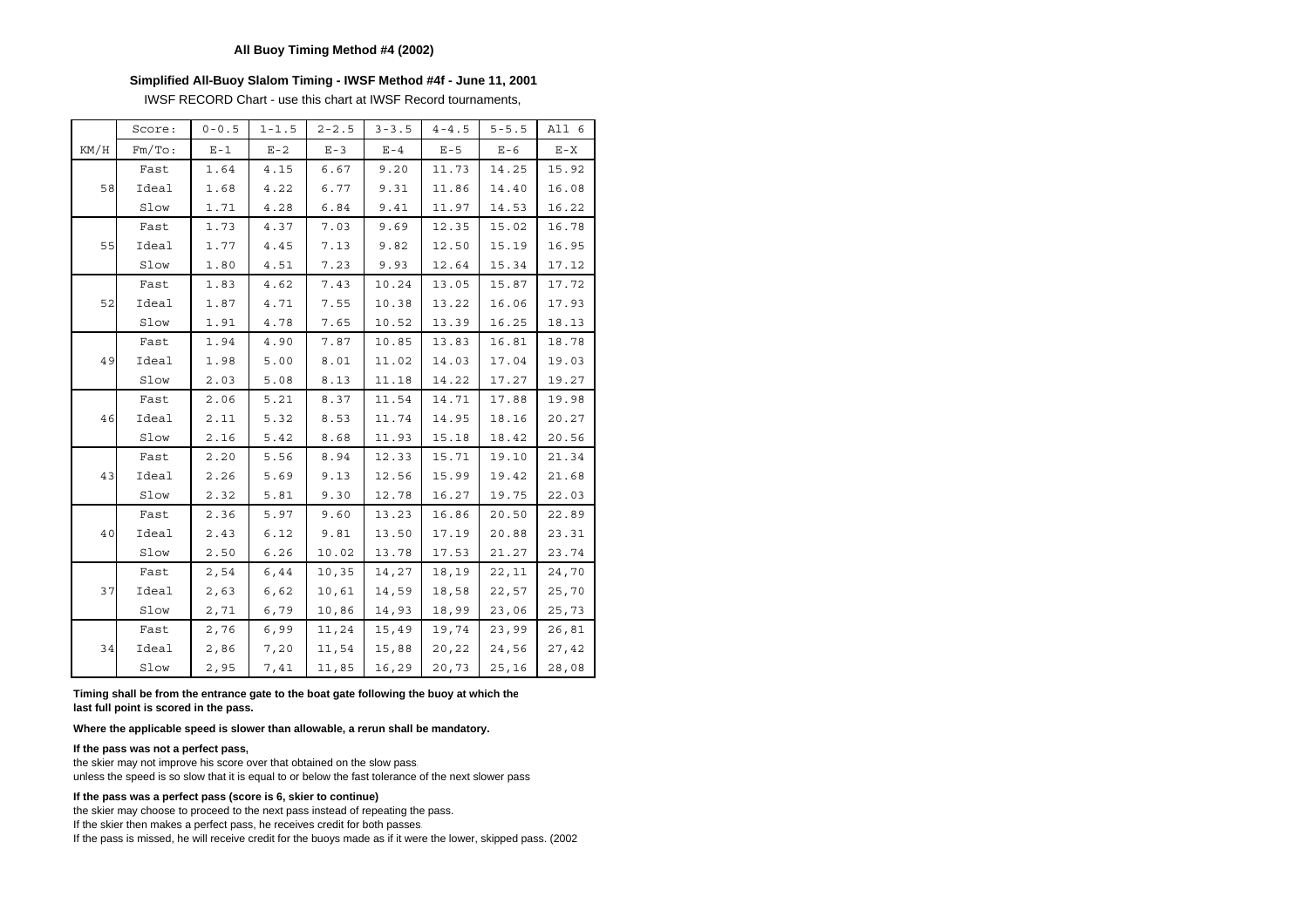# SLALOM TIMING (\*) - CHRONOMETRAGE SLALOM (\*) Boat Times and Reride Situations RULE 14,03 - REGLE 14,03

Dual Segment times are as follows:

| 3-6 w/miss<br>6 no                                                |
|-------------------------------------------------------------------|
|                                                                   |
|                                                                   |
| MR. 2 1/2<br>MR or $2 \frac{1}{2}$ +                              |
|                                                                   |
|                                                                   |
| MR, 2 1/2<br>$MR^*$ or 2 1/2+                                     |
|                                                                   |
| MR, G                                                             |
| MR. G                                                             |
| MR. G                                                             |
|                                                                   |
| OK=Good Time = temps correct - F = Fast - Rapide S = Slow - Ler   |
| Go Up=Skier Option to Continue - Le skieur a l'option de continue |
|                                                                   |

\* If the pass is not perfect and the speed is too slow, this will OR=Optional Reride, score not to decrease - Reprise optionelle, score assuré previous speed or slower - En cas de piste incomplète MR\*=Mandatory Reride, score may improve - Reprise obligatoire, le score peut s'améliorer avec vitesse trop lente, on considerera que le skieur est 2 1/2+=Protected score of 2 1/2 - Score protegé de 2 1/2 défavorisé si le temps est correcte pour la vitesse prédédente ou plus lent.

|  | RULE 14,14 - REGLE 14,14 |  |
|--|--------------------------|--|
|  |                          |  |

| Speed   | 1st Segment |                       |      | 2nd segment         |        |       |    | 1st | 2 <sub>nd</sub> | 21/2 or less | 3-6 w/miss      | 6 no miss         |  |  |
|---------|-------------|-----------------------|------|---------------------|--------|-------|----|-----|-----------------|--------------|-----------------|-------------------|--|--|
| Vitesse |             | Start Gates to Buoy 3 |      | Buoy 3 to End Gates |        |       | OK | OK  |                 |              |                 |                   |  |  |
|         | Fast        | <b>Actual</b>         | Slow | Fast                | Actual | Slow  |    | OK  | S               |              | MR or 2 1/2+    | MR, 2 1/2+, Go Up |  |  |
| Km/h    | Rapide      | Exact                 | Lent | Rapide              | Exact  | Lent  |    | OK  | F               |              | 0R              |                   |  |  |
| 58      | 6.69        | 6.77                  | 6.84 | 9.21                | 9.31   | 9.42  |    | F   | OK              | <b>OR</b>    | OR.             |                   |  |  |
| 55      | 7.05        | 7.13                  | 7.22 | 9.70                | 9.82   | 9.94  |    | E   | S               | <b>OR</b>    | MR* or 2 1/2+   | MR, 2 1/2+, Go Up |  |  |
| 52      | 7.45        | 7.55                  | 7.64 | 10.26               | 10.38  | 10.52 |    | F   | F               | <b>OR</b>    | OR.             |                   |  |  |
| 49      | 7.90        | 8.01                  | 8.12 | 10.88               | 11.02  | 11.17 |    | S   | OK              | <b>MR</b>    | <b>MR</b>       | MR, Go Up         |  |  |
| 46      | 8.41        | 8.53                  | 8.65 | 11.58               | 11.74  | 11.91 |    | S   | S               | <b>MR</b>    | <b>MR</b>       | MR, Go Up         |  |  |
| 43      | 8.99        | 9.13                  | 9.27 | 12.37               | 12.56  | 12.75 |    | S   | F               | <b>MR</b>    | MR <sup>*</sup> | MR, Go Up         |  |  |
|         |             |                       |      |                     |        |       |    |     |                 |              |                 |                   |  |  |

Go Up=Skier Option to Continue - Le skieur a l'option de continuer

(-)-=Score Stands As Is - Le resultat n'est pas modifié

be considered a disadvantage if the time is correct for the MR=Mandatory Reride, refer to paragraph 4 - Reprise obligatoire, voir paragraphe 4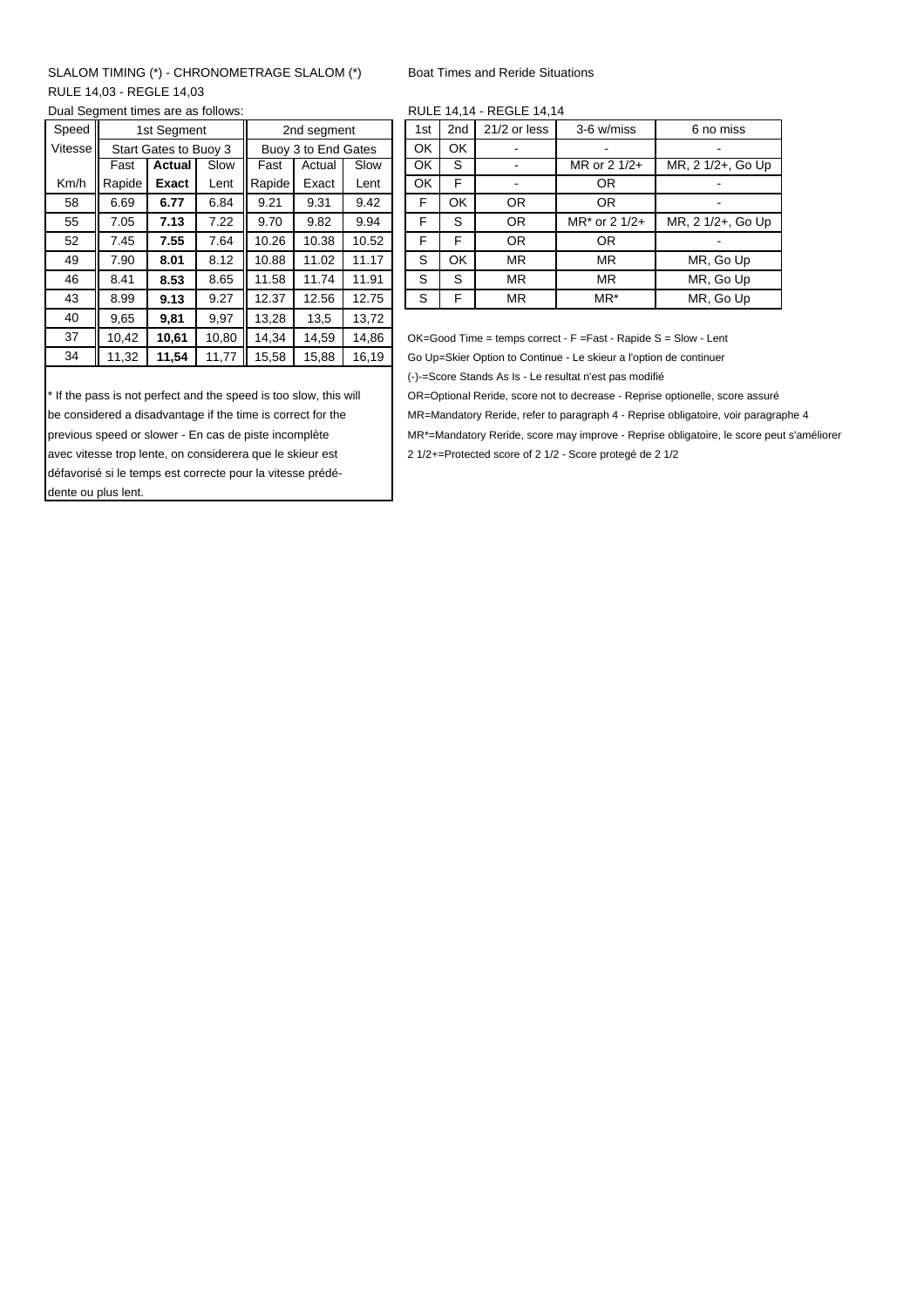# **JUMP TIMING RERIDE CHART - TABLEAU DE REPRISE DES SAUTS**

RULE 13,15 - REGLE 13,15

| seg1 | seg2 | action                                                                                     |
|------|------|--------------------------------------------------------------------------------------------|
| OK   | OK   | none                                                                                       |
| OK   | F    | MR <sup>*</sup> only if distance is best distance in skiers turn, the<br>score may improve |
| OK   | S    | OR (protected score)                                                                       |
| S    | OK   | OR(protected score)                                                                        |
| S    | F    | MR if best distance, otherwise OR with protected score                                     |
| S    | S    | OR (protected score)                                                                       |
| F    | OK   | <b>MR</b>                                                                                  |
| F    | S    | <b>MR</b>                                                                                  |
| F    | F    | ΜR                                                                                         |

OK=Good Time = temps correct

F =Fast - Rapide

S = Slow - Lent

(-)--- = Jump OK - Saut valable

MR = Mandatory Reride - Reprise obligatoire

MR\* = Mandatory Reride, score may improve

Reprise obligatoire, le score peut être amélioré

OR = Optional Reride, score not to decrease

Reprise optionelle, le score est assuré